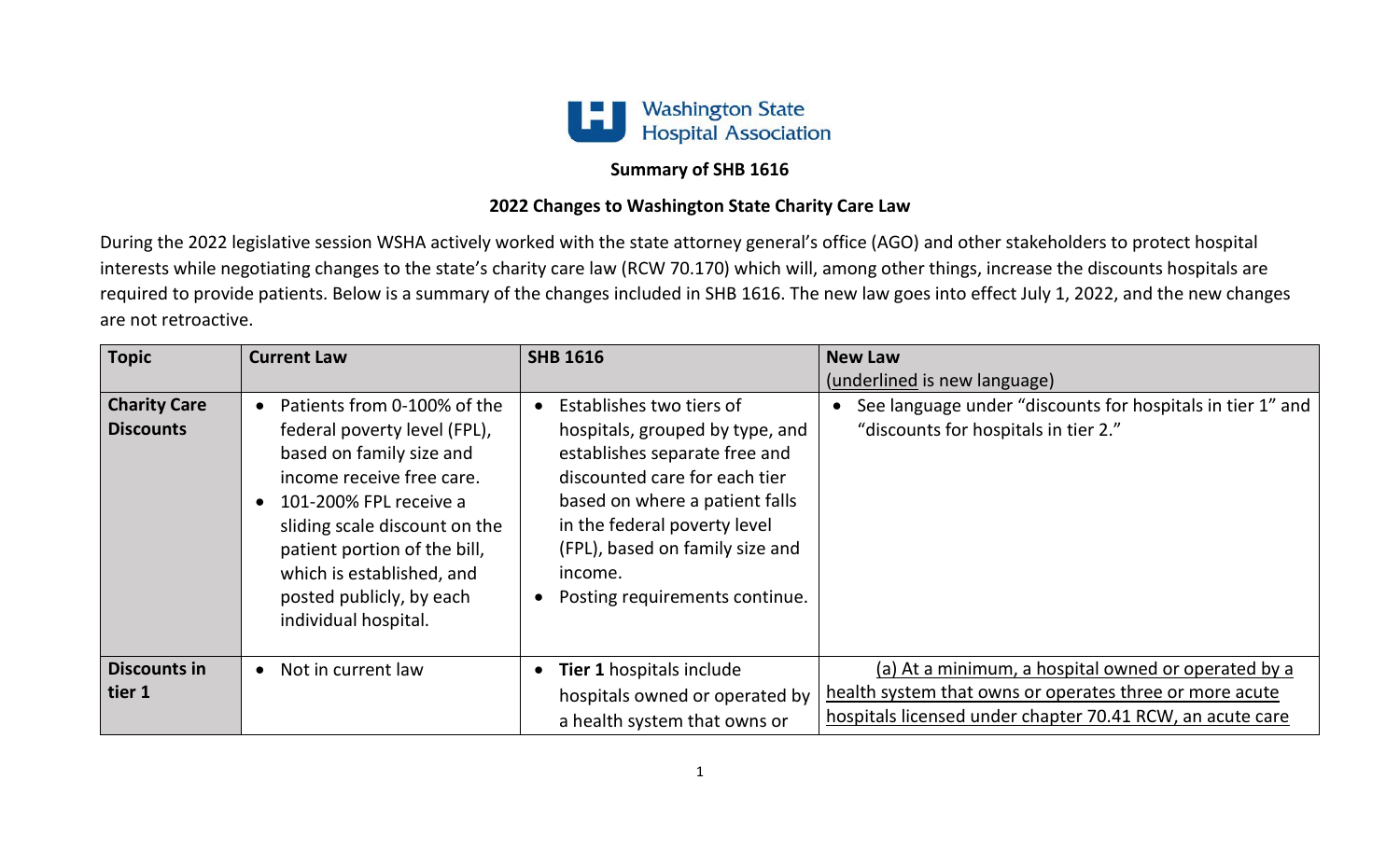| <b>Discounts in</b> |                    | operates 3 or more acute care<br>hospitals (also including Seattle<br>Children's Hospital, Overlake<br>Medical Center,<br>EvergreenHealth Kirkland, and<br>Legacy Salmon Creek):<br>o Free care up to 300% FPL;<br>○ 75% discount between<br>301-350% FPL;<br>50% discount between 351-<br>400% FPL. | hospital with over 300 licensed beds located in the most<br>populous county in Washington, or an acute care hospital<br>with over 200 licensed beds located in a county with at least<br>450,000 residents and located on Washington's southern<br>border shall grant charity care per the following guidelines:<br>(i) All patients and their guarantors whose income is<br>not more than 300 percent of the federal poverty level,<br>adjusted for family size, shall be deemed charity care<br>patients for the full amount of the patient responsibility<br>portion of their hospital charges;<br>(ii) All patients and their guarantors whose income is<br>between 301 and 350 percent of the federal poverty level,<br>adjusted for family size, shall be entitled to a 75 percent<br>discount for the full amount of the patient responsibility<br>portion of their hospital charges, which may be reduced by<br>amounts reasonably related to assets considered pursuant to<br>(c) of this subsection;<br>(iii) All patients and their guarantors whose income is<br>between 351 and 400 percent of the federal poverty level,<br>adjusted for family size, shall be entitled to a 50 percent<br>discount for the full amount of the patient responsibility<br>portion of their hospital charges, which may be reduced by<br>amounts reasonably related to assets considered pursuant to<br>(c) of this subsection. |
|---------------------|--------------------|------------------------------------------------------------------------------------------------------------------------------------------------------------------------------------------------------------------------------------------------------------------------------------------------------|-----------------------------------------------------------------------------------------------------------------------------------------------------------------------------------------------------------------------------------------------------------------------------------------------------------------------------------------------------------------------------------------------------------------------------------------------------------------------------------------------------------------------------------------------------------------------------------------------------------------------------------------------------------------------------------------------------------------------------------------------------------------------------------------------------------------------------------------------------------------------------------------------------------------------------------------------------------------------------------------------------------------------------------------------------------------------------------------------------------------------------------------------------------------------------------------------------------------------------------------------------------------------------------------------------------------------------------------------------------------------------------------------------------------------------|
|                     | Not in current law | Tier 2 includes all other<br>$\bullet$                                                                                                                                                                                                                                                               | (b) At a minimum, a hospital not subject to (a) of this                                                                                                                                                                                                                                                                                                                                                                                                                                                                                                                                                                                                                                                                                                                                                                                                                                                                                                                                                                                                                                                                                                                                                                                                                                                                                                                                                                     |
| tier 2 (those       |                    | hospitals (independent and                                                                                                                                                                                                                                                                           | subsection shall grant charity care per the following                                                                                                                                                                                                                                                                                                                                                                                                                                                                                                                                                                                                                                                                                                                                                                                                                                                                                                                                                                                                                                                                                                                                                                                                                                                                                                                                                                       |
| not in tier 1)      |                    |                                                                                                                                                                                                                                                                                                      | guidelines:                                                                                                                                                                                                                                                                                                                                                                                                                                                                                                                                                                                                                                                                                                                                                                                                                                                                                                                                                                                                                                                                                                                                                                                                                                                                                                                                                                                                                 |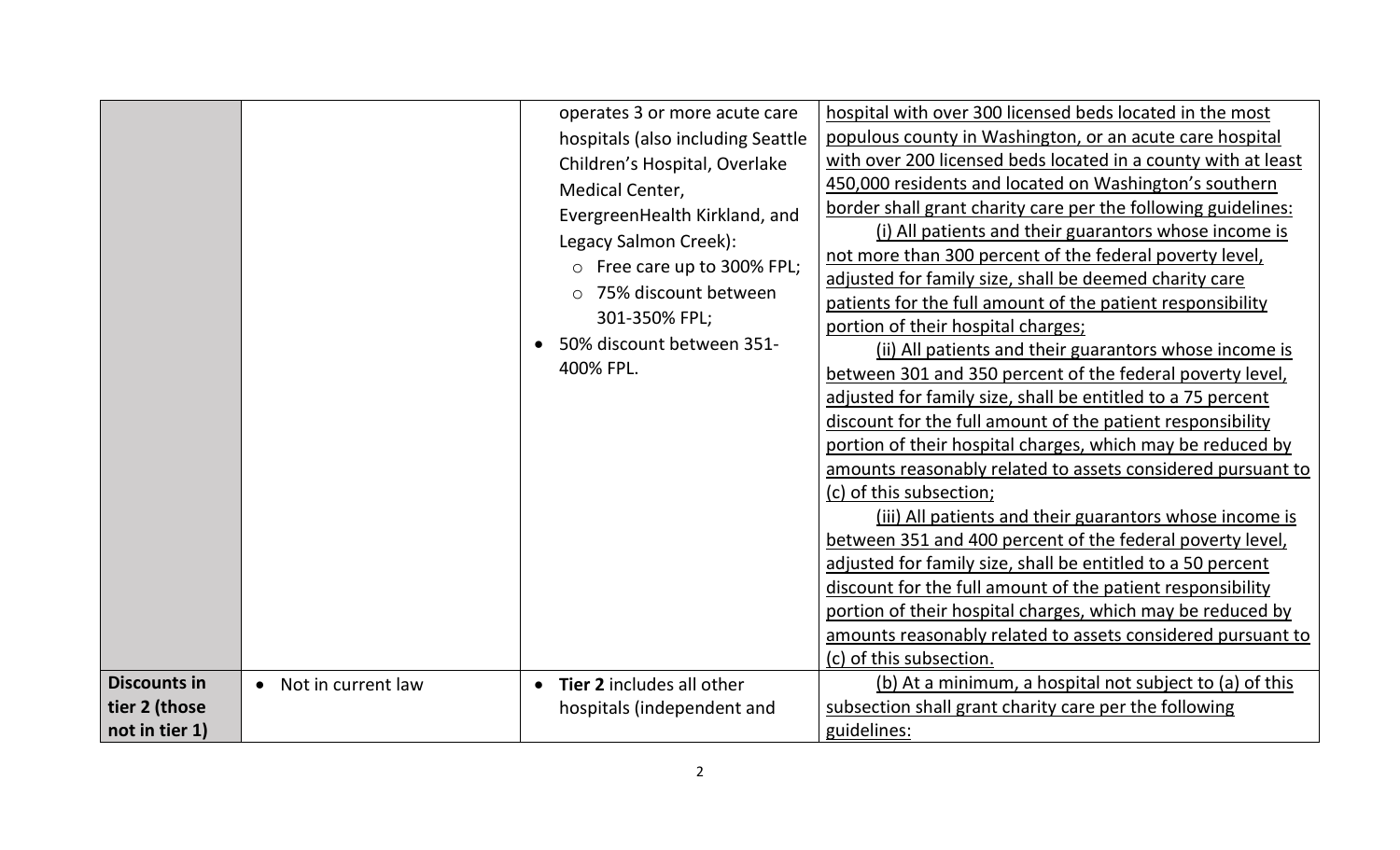|                      |                                           | small hospitals and behavioral   | (i) All patients and their guarantors whose income is       |
|----------------------|-------------------------------------------|----------------------------------|-------------------------------------------------------------|
|                      |                                           | health not owed by system):      | not more than 200 percent of the federal poverty level,     |
|                      |                                           | o Free care up to 200% FPL;      | adjusted for family size, shall be deemed charity care      |
|                      |                                           | 75% discount between<br>$\circ$  | patients for the full amount of the patient responsibility  |
|                      |                                           | 201-250% FPL;                    | portion of their hospital charges;                          |
|                      |                                           | 50% discount between<br>$\circ$  | (ii) All patients and their guarantors whose income is      |
|                      |                                           | 251-300% FPL.                    | between 201 and 250 percent of the federal poverty level,   |
|                      |                                           |                                  | adjusted for family size, shall be entitled to a 75 percent |
|                      |                                           |                                  | discount for the full amount of the patient responsibility  |
|                      |                                           |                                  | portion of their hospital charges, which may be reduced by  |
|                      |                                           |                                  | amounts reasonably related to assets considered pursuant to |
|                      |                                           |                                  | (c) of this subsection;                                     |
|                      |                                           |                                  | (iii) All patients and their guarantors whose income is     |
|                      |                                           |                                  | between 251 and 300 percent of the federal poverty level,   |
|                      |                                           |                                  | adjusted for family size, shall be entitled to a 50 percent |
|                      |                                           |                                  | discount for the full amount of the patient responsibility  |
|                      |                                           |                                  | portion of their hospital charges, which may be reduced by  |
|                      |                                           |                                  | amounts reasonably related to assets considered pursuant to |
|                      |                                           |                                  | (c) of this subsection.                                     |
| <b>Asset</b>         | Not in current statute, WAC               | Hospitals may not consider       | See language under "discounts for hospitals in tier 1" and  |
| <b>Consideration</b> | requirement:                              | assets for patients eligible for | "discounts for hospitals in tier 2."                        |
| to reduce            | Hospitals may consider asset<br>$\bullet$ | free care.                       |                                                             |
| charity care         | information to reduce sliding             | Hospitals may consider the       |                                                             |
| discounts            | scale discounts for patients              | existence, availability, and     |                                                             |
|                      | that are at 101% FPL or                   | value of assets for patients     |                                                             |
|                      | above.                                    | qualifying for discounted care   |                                                             |
|                      |                                           | (301-400% FPL for Tier 1         |                                                             |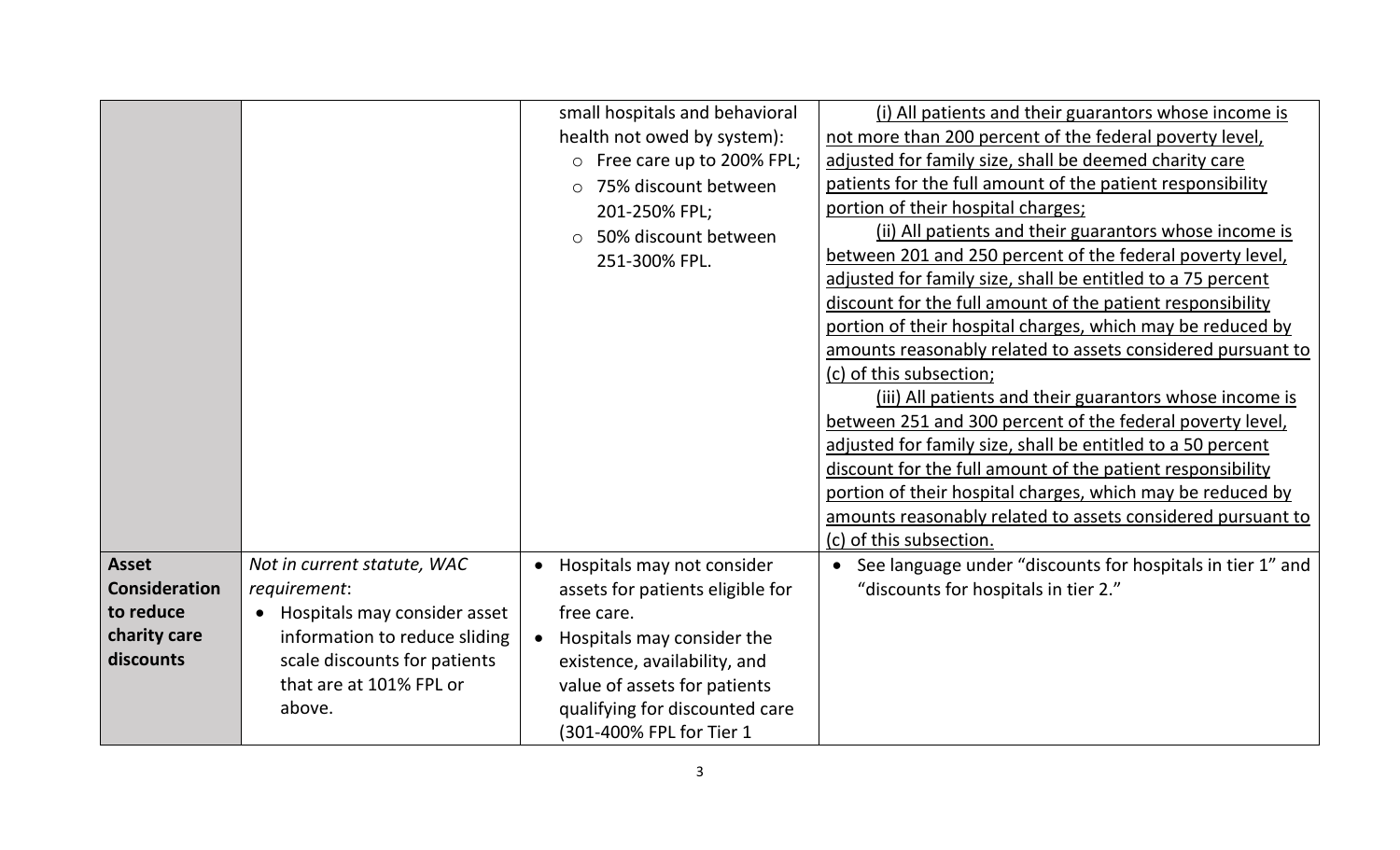|                      |                    | hospitals and 201-300% FPL for       |                                                                |
|----------------------|--------------------|--------------------------------------|----------------------------------------------------------------|
|                      |                    | Tier 2 hospitals) to reduce the      |                                                                |
|                      |                    | discount extended.                   |                                                                |
| <b>Excluded</b>      | Not in current law | Specific assets may not be           | (ii) If a hospital considers assets, the following types of    |
| <b>Assets</b>        |                    | considered by hospitals. Those       | assets shall be excluded from consideration:                   |
|                      |                    | assets include:                      | (A) The first \$5,000 of monetary assets for an                |
|                      |                    | $\circ$ The first \$5000 in monetary | individual or \$8,000 of monetary assets for a family of two,  |
|                      |                    | assets for an individual,            | and \$1,500 of monetary assets for each additional family      |
|                      |                    | \$8000 for a family of two,          | member. The value of any asset that has a penalty for early    |
|                      |                    | and \$1500 of monetary               | withdrawal shall be the value of the asset after the penalty   |
|                      |                    | assets for each additional           | has been paid;                                                 |
|                      |                    | family member.                       | (B) Any equity in a primary residence;                         |
|                      |                    |                                      | (C) Retirement plans other than 401(k) plans;                  |
|                      |                    | $\circ$ Equity in a primary          | (D) One motor vehicle and a second motor vehicle if it         |
|                      |                    | residence                            | is necessary for employment or medical purposes;               |
|                      |                    | Retirement plans other<br>$\circ$    | (E) Any prepaid burial contract or burial plot; and            |
|                      |                    | than $401(k)$ plans                  | (F) Any life insurance policy with a face value of \$10,000 or |
|                      |                    | One motor vehicle. A<br>$\bigcap$    | less.                                                          |
|                      |                    | second motor vehicle if it is        |                                                                |
|                      |                    | necessary for employment             |                                                                |
|                      |                    | or medical purposes.                 |                                                                |
|                      |                    | Life insurance policies with a       |                                                                |
|                      |                    | face value of \$10,000 or less.      |                                                                |
| <b>Asset</b>         | Not in current law | All collection of asset              | (iii) In considering assets, a hospital may not impose         |
| <b>Documentation</b> |                    | information must be limited to       | procedures which place an unreasonable burden on the           |
| <b>Restrictions</b>  |                    | what is reasonably necessary         | responsible party. Information requests from the hospital to   |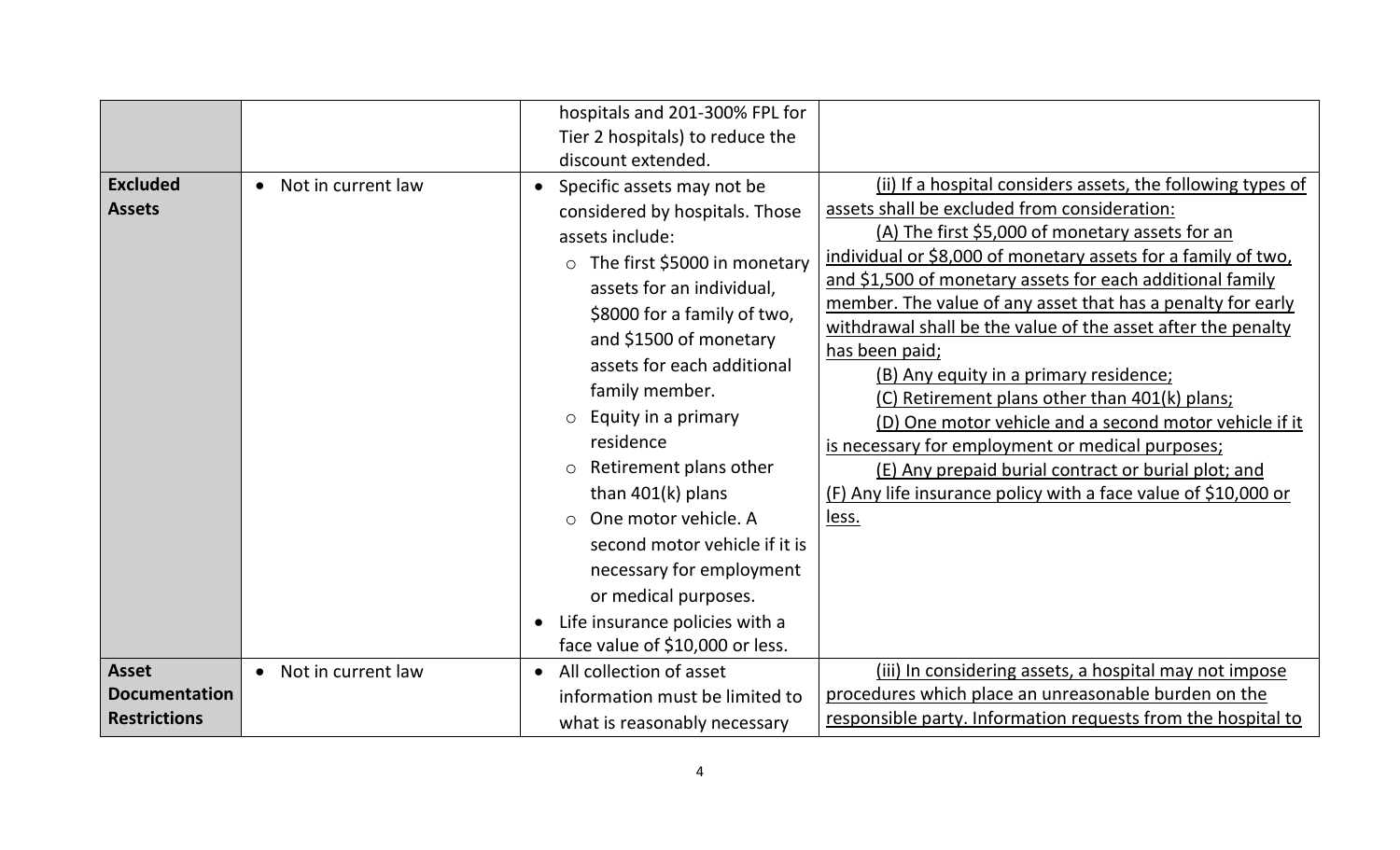|                        |                               | and not overly burdensome for         | the responsible party for the verification of assets shall be   |
|------------------------|-------------------------------|---------------------------------------|-----------------------------------------------------------------|
|                        |                               | the applicant.                        | limited to that which is reasonably necessary and readily       |
|                        |                               | Hospitals are not prevented           | available to substantiate the responsible party's qualification |
|                        |                               | from collecting information as        | for charity sponsorship and may not be used to discourage       |
|                        |                               | necessary for Medicare cost           | application for such sponsorship. Only those facts relevant to  |
|                        |                               | reporting.                            | eligibility may be verified and duplicate forms of verification |
|                        |                               |                                       | may not be demanded.                                            |
|                        |                               |                                       | (A) In considering monetary assets, one current                 |
|                        |                               |                                       | account statement shall be considered sufficient for a          |
|                        |                               |                                       | hospital to verify a patient's assets.                          |
|                        |                               |                                       | (B) In the event that no documentation for an asset is          |
|                        |                               |                                       | available, a hospital shall rely upon a written and signed      |
|                        |                               |                                       | statement from the responsible party.                           |
|                        |                               |                                       | (iv) Asset information obtained by the hospital in              |
|                        |                               |                                       | evaluating a patient for charity care eligibility shall not be  |
|                        |                               |                                       | used for collection activities.                                 |
|                        |                               |                                       | (v) Nothing in this section prevents a hospital from            |
|                        |                               |                                       | considering assets as required by the centers for medicare      |
|                        |                               |                                       | and medicaid services related to medicare cost reporting.       |
| <b>Asset Policy</b>    | Not in current law            | Hospitals that choose to<br>$\bullet$ | (c)(i) If a hospital considers the existence, availability,     |
|                        |                               | consider assets must have an          | and value of assets in order to reduce the discount extended,   |
|                        |                               | asset policy publicly available.      | it must establish and make publicly available a policy on       |
|                        |                               |                                       | asset considerations and corresponding discount reductions.     |
| <b>Assist Patients</b> | Current charity care law      | Hospitals must adopt                  | The policy shall include procedures for identifying             |
| who qualify for        | requires indigent patients to | procedures to identify patients       | patients who may be eligible for health care coverage           |
| retroactive            | exhaust available third party | eligible for retroactive              | through medical assistance programs under                       |
|                        | coverage (including           | Medicaid eligibility or coverage      | chapter 74.09 RCW or the Washington health benefit              |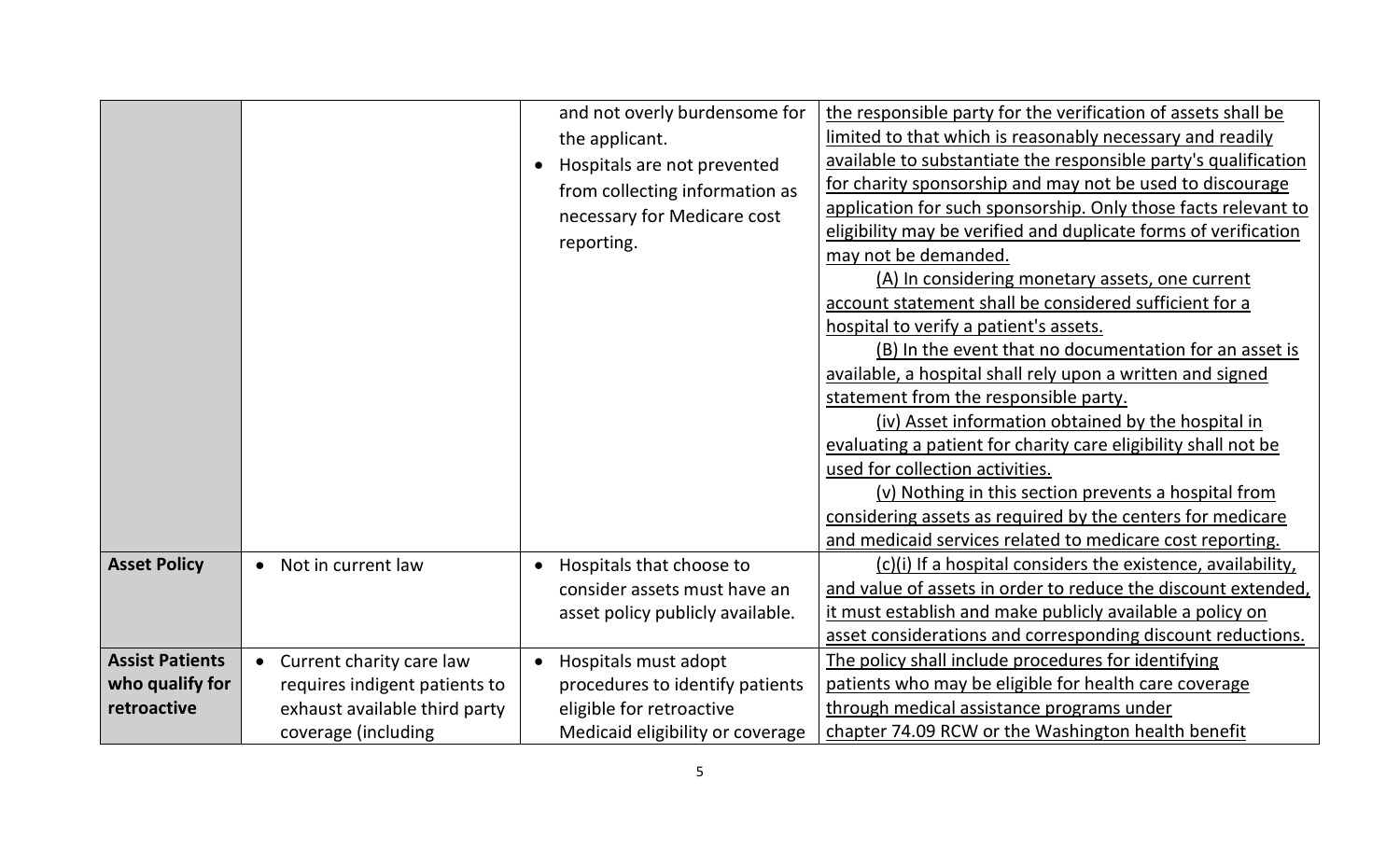| <b>Medicaid</b>      | Medicaid) prior to being        | on the Washington health                    | exchange and actively assisting patients to apply for any      |
|----------------------|---------------------------------|---------------------------------------------|----------------------------------------------------------------|
| coverage             | considered for charity care.    | benefit exchange.                           | available coverage. If a hospital determines that a patient or |
|                      |                                 | Hospitals must assist eligible<br>$\bullet$ | their guarantor is qualified for retroactive health care       |
|                      |                                 | patients in applying for                    | coverage through the medical assistance programs under         |
|                      |                                 | Medicaid coverage.                          | chapter 74.09 RCW, a hospital shall assist the patient or      |
|                      |                                 | Hospitals are not required to               | guarantor with applying for such coverage. If a hospital       |
|                      |                                 | provide charity care coverage               | determines that a patient or their guarantor qualifies for     |
|                      |                                 | to patients that do not make                | retroactive health care coverage through the medical           |
|                      |                                 | reasonable efforts to comply                | assistance programs under chapter 74.09 RCW, a hospital is     |
|                      |                                 | with the Medicaid application               | not obligated to provide charity care under this section to    |
|                      |                                 | process.                                    | any patient or their guarantor if the patient or their         |
|                      |                                 | Hospitals may not impose                    | guarantor fails to make reasonable efforts to cooperate with   |
|                      |                                 | unreasonable procedures on                  | the hospital's efforts to assist them in applying for such     |
|                      |                                 | patients, taking into account               | coverage. Hospitals may not impose application procedures      |
|                      |                                 | any physical, mental,                       | for charity care or for assistance with retroactive coverage   |
|                      |                                 | intellectual, or sensory                    | applications which place an unreasonable burden upon the       |
|                      |                                 | deficiencies, or language                   | patient or guarantor, taking into account any physical,        |
|                      |                                 | barriers. This includes requiring           | mental, intellectual, or sensory deficiencies, or language     |
|                      |                                 | a patient to apply that is clearly          | barriers which may hinder the responsible party's capability   |
|                      |                                 | ineligible.                                 | of complying with application procedures. It is an             |
|                      |                                 |                                             | unreasonable burden to require a patient to apply for any      |
|                      |                                 |                                             | state or federal program where the patient is obviously or     |
|                      |                                 |                                             | categorically ineligible or has been deemed ineligible in the  |
|                      |                                 |                                             | prior 12 months.                                               |
| <b>Definition of</b> | Not defined in current statute, | Adds a definition of "indigent              | "Indigent persons" are those patients or their guarantors      |
| "indigent            | defined in current WAC:         | persons" to the statute to                  | who qualify for charity care pursuant to section 2(5) of this  |
| persons"             |                                 | maintain charity care as a                  |                                                                |